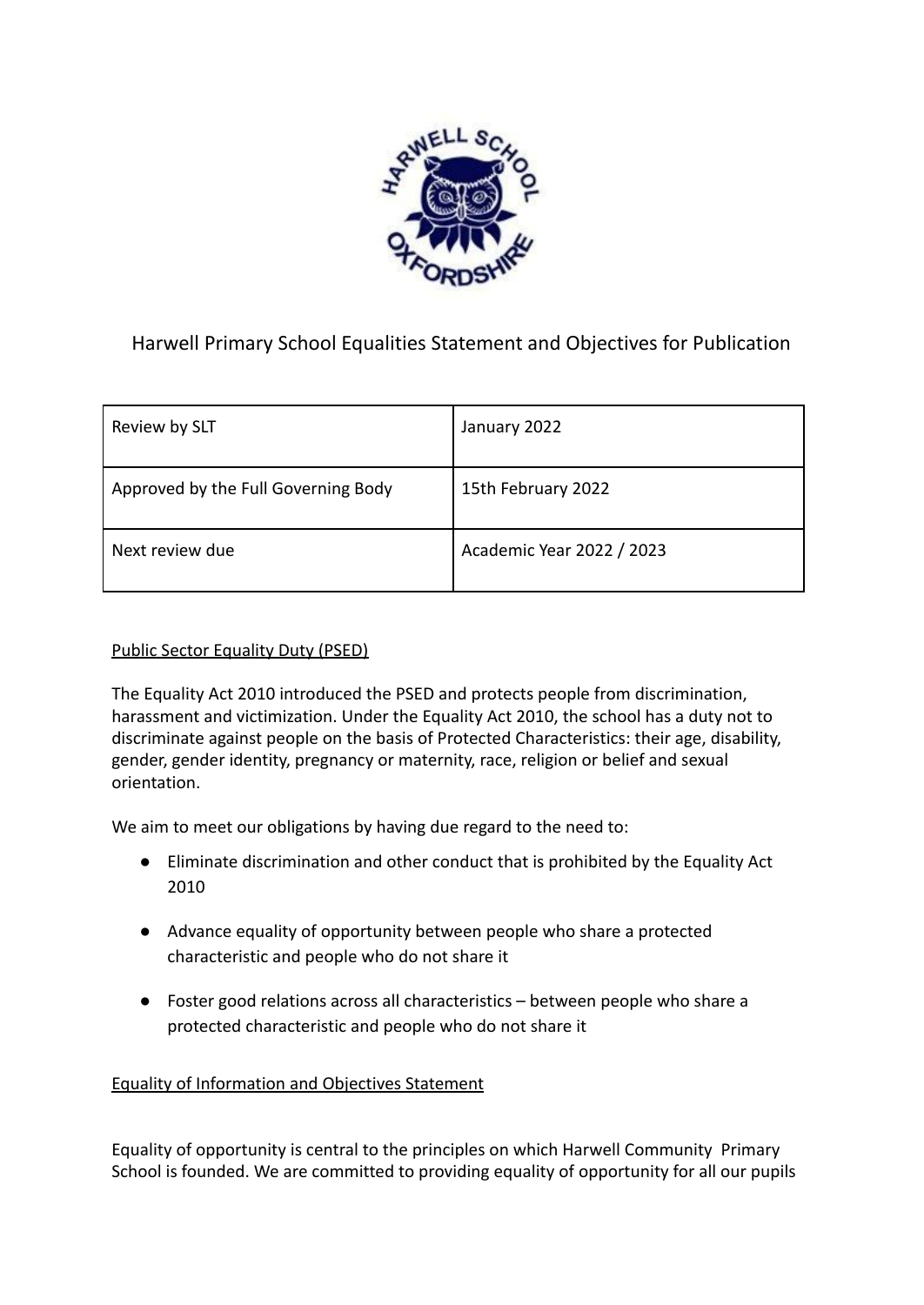and staff, and freedom from discrimination. We will challenge stereotyping and prejudice at all times.

At Harwell School we are committed to:

- promoting equality of opportunity
- eliminating discrimination and harassment
- valuing diversity and promoting positive relationships
- providing an inclusive education which enables all pupils to develop their full potential

# **2021/22 - how Harwell School are meeting the aims of the general public sector equality duty**

We acknowledge our general duty under The Equality Act 2010 as both a provider of education and as an employer to eliminate discrimination, to advance equality of opportunity and to foster good relations. We recognise that equality will only be achieved by the whole school community working together.

### Eliminating Discrimination

The Full Governing Body and School Staff are reminded annually of their duties under The Equality Act.

New members of staff receive information about equality as part of the Induction Process.

#### School Policies

When reviewing school policies, the governors and school leaders carefully consider and analyse the impact of the policies on equality and the possible implications for pupils with protected characteristics, as part of our commitment to meet the Public Sector Equality Duty (PSED) requirement to have due regard to the need to eliminate discrimination, advance equality of opportunity and foster good relations.

The **Equal Opportunities** policy confirms that equality of opportunity is central to the principles on which Harwell Community Primary School is founded.

The school **Behaviour policy** treats all pupils fairly, taking into account their many differences, including culture, ethnicity, trans and gender-variant children, and ability.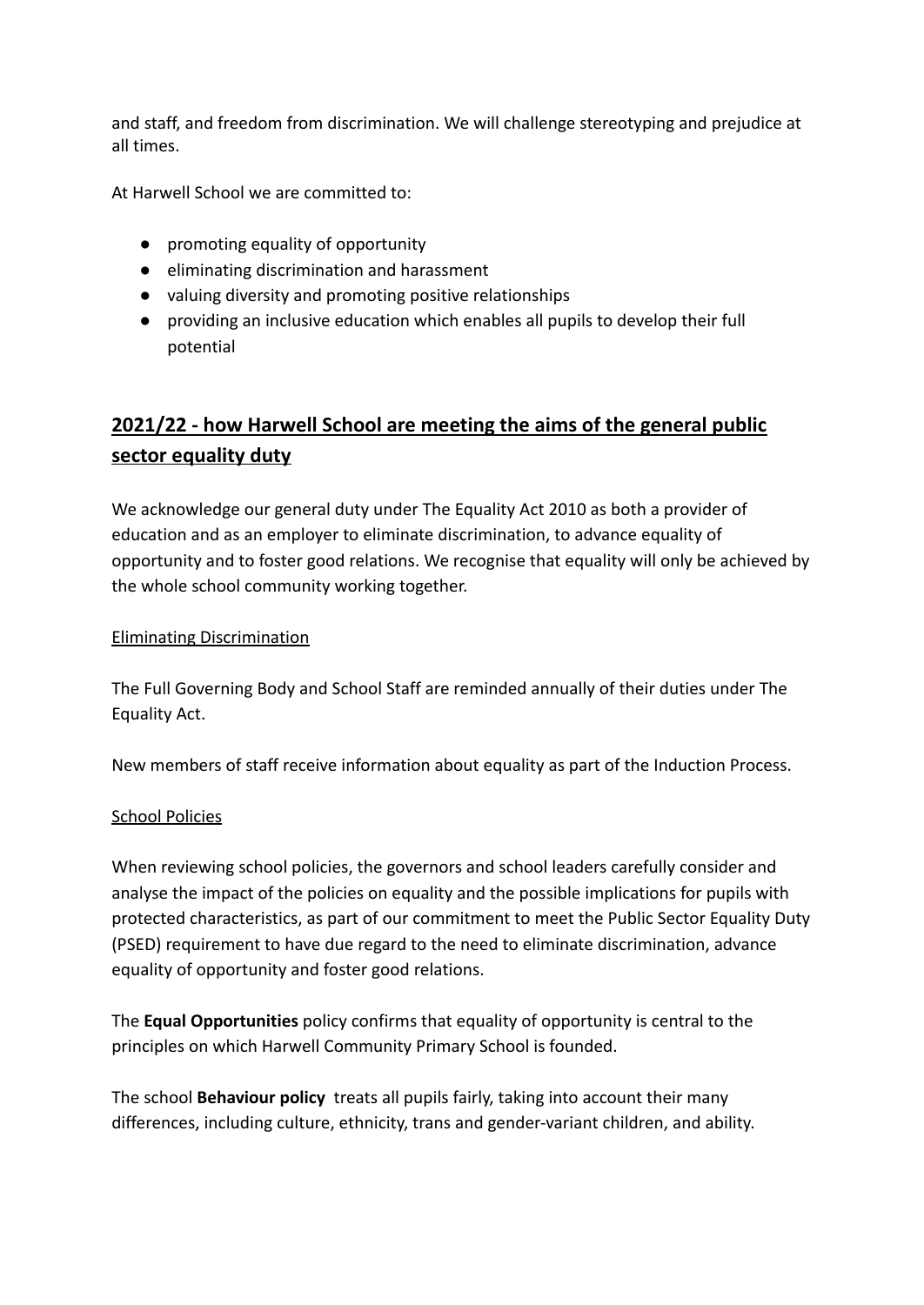The school **anti-bullying policy** is adhered to and any complaints of bullying or harassment including cyberbullying, prejudice-based bullying related to disability, special educational need, gender, ethnicity, race, gender reassignment, pregnancy or maternity, religion or belief and sexual orientation including homophobic, biphobic and transphobic bullying forms are dealt with promptly.

The school **accessibility plan** supports all members of the school community to access all aspects of school life.

The school **Special Educational Needs** policy outlines the provision the school makes for pupils.

The school **admissions procedures** are those set out by the Local Authority (Oxfordshire County Council).

The school observes and implements the principles of equal opportunities and non-discrimination in our **employment practices.**

Staff involved in **recruitment and selection** are trained and aware of what they should do to avoid discrimination and ensure equality of good practise through the recruitment process.

The school **complaints procedure** sets out how we deal with any complaints against the school, Headteacher or Governors.

The **staff and parent codes of conduct** state clearly that discrimination or prejudice of any kind will not be tolerated.

#### Advancing Equality of Opportunities

We continue to develop a curriculum which supports all pupils to understand, respect and value difference and diversity.

Pupils and staff treat each other with respect, understanding, care and consideration, taking due account of each individual's differences.

We are a Family Links school and promote understanding of differences and disability through our Jigsaw PSHE curriculum, (incorporating Relationships & Health Education), restorative practice and in our assemblies.

The school publishes attainment data each academic year showing how pupils with different characteristics are performing. The data is analysed to determine strengths and areas for improvement, implement actions in response and publish this information. The school will